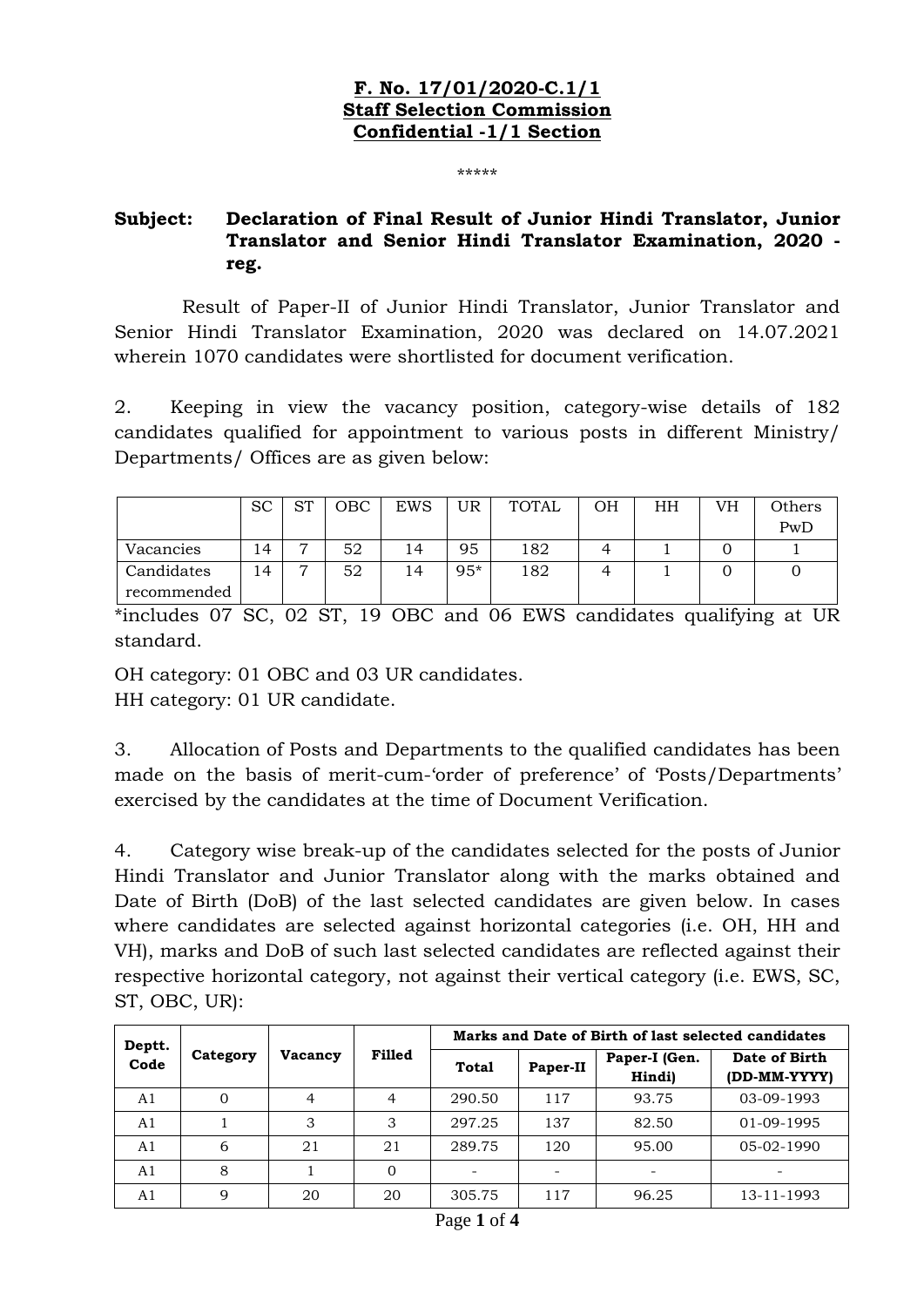| B1             | 9                | 1                | $\mathbf{1}$     | 305.25 | 139    | 87.50  | 17-01-1993 |
|----------------|------------------|------------------|------------------|--------|--------|--------|------------|
|                |                  |                  |                  |        |        |        |            |
| D1             | 9                | 3                | 3                | 288.25 | 127    | 82.50  | 10-07-1991 |
| D <sub>2</sub> | $\mathbf 0$      | 3                | 3                | 277.50 | 124    | 82.00  | 02-09-1996 |
| D <sub>2</sub> | $\mathbf{1}$     | $\boldsymbol{2}$ | $\boldsymbol{2}$ | 282.50 | 120    | 80.00  | 14-12-1987 |
| D <sub>2</sub> | $\overline{2}$   | $\overline{a}$   | $\overline{a}$   | 272.50 | 116    | 86.75  | 21-10-1989 |
| D <sub>2</sub> | 6                | 10               | 10               | 281.50 | 133    | 74.50  | 21-03-1992 |
| D2             | 9                | 14               | 14               | 294.00 | 138    | 74.75  | 07-08-1995 |
| D <sub>3</sub> | $\overline{0}$   | $\overline{5}$   | 5                | 270.75 | 109    | 88.75  | 10-07-1992 |
| D <sub>3</sub> | $1\,$            | $\overline{7}$   | $\overline{7}$   | 275.00 | 117    | 92.75  | 18-08-1996 |
| D <sub>3</sub> | $\sqrt{2}$       | $\overline{4}$   | 4                | 254.50 | 113    | 82.75  | 10-03-1987 |
| D <sub>3</sub> | 6                | 13               | 13               | 279.75 | 130    | 85.00  | 21-09-1993 |
| D <sub>3</sub> | 9                | 19               | 19               | 287.50 | 140    | 87.50  | 10-07-1996 |
| D4             | 6                | $\mathbf{1}$     | $\mathbf{1}$     | 289.25 | 131    | 82.75  | 05-08-1988 |
| D4             | 9                | 5                | 5                | 287.00 | 129    | 80.75  | 21-08-1996 |
| D <sub>5</sub> | $\overline{a}$   | $\mathbf{1}$     | $\mathbf{1}$     | 253.25 | 121    | 78.50  | 06-03-1997 |
| D <sub>5</sub> | $\overline{4}$   | $\mathbf{1}$     | $\mathbf{1}$     | 249.00 | 106    | 72.00  | 04-04-1989 |
| D <sub>5</sub> | 9                | $\overline{a}$   | $\overline{a}$   | 283.75 | 130    | 81.25  | 11-10-1980 |
| D <sub>6</sub> | $\mathbf 0$      | $\mathbf{1}$     | $\mathbf{1}$     | 279.25 | 112    | 88.75  | 25-03-1996 |
| D <sub>6</sub> | $\overline{4}$   | $\mathbf{1}$     | $\mathbf{1}$     | 254.50 | 102    | 80.75  | 17-10-1996 |
| D <sub>6</sub> | 6                | 3                | 3                | 279.00 | 99     | 92.50  | 27-01-1994 |
| D <sub>6</sub> | 9                | $\mathbf{1}$     | $1*$             | $\sim$ | $\sim$ | $\sim$ |            |
| D7             | $\boldsymbol{0}$ | $\mathbf{1}$     | $1\,$            | 269.25 | 95     | 88.75  | 25-03-1994 |
| D7             | $\mathbf{1}$     | $\mathbf{1}$     | $\mathbf{1}$     | 275.75 | 115    | 80.25  | 30-08-1990 |
| D7             | $\overline{4}$   | $\mathbf{1}$     | $\mathbf{1}$     | 275.25 | 120    | 81.25  | 05-01-1992 |
| D7             | 6                | 3                | 3                | 281.75 | 110    | 93.75  | 20-08-1994 |
| D7             | 9                | 18               | 18               | 284.50 | 120    | 83.75  | 22-11-1995 |
| D8             | $\overline{4}$   | $\mathbf{1}$     | $\mathbf{1}$     | 261.50 | 118    | 74.75  | 07-07-1987 |
| D <sub>8</sub> | 9                | 9                | 9                | 284.25 | 124    | 85.00  | 27-12-1993 |
| D <sub>9</sub> | $\mathbf{1}$     | $\mathbf{1}$     | $\mathbf{1}$     | 274.75 | 123    | 83.25  | 12-03-1989 |
| D <sub>9</sub> | $\sqrt{5}$       | $\mathbf{1}$     | $\mathbf{1}$     | 238.50 | 116    | 72.50  | 30-04-1985 |
| D <sub>9</sub> | 6                | $\mathbf{1}$     | $\mathbf{1}$     | 314.25 | 137    | 91.25  | 07-10-1990 |
| D <sub>9</sub> | 9                | 3                | 3                | 290.50 | 115    | 88.75  | 12-08-1996 |

\*Allocated against Horizontal vacancy.

- **Note-1:** Candidates selected against horizontal vacancies are shown in their respective vertical categories as well.
- N**ote-2**: Rows corresponding to Posts and Categories with "Nil" reported vacancies have not been included in the table.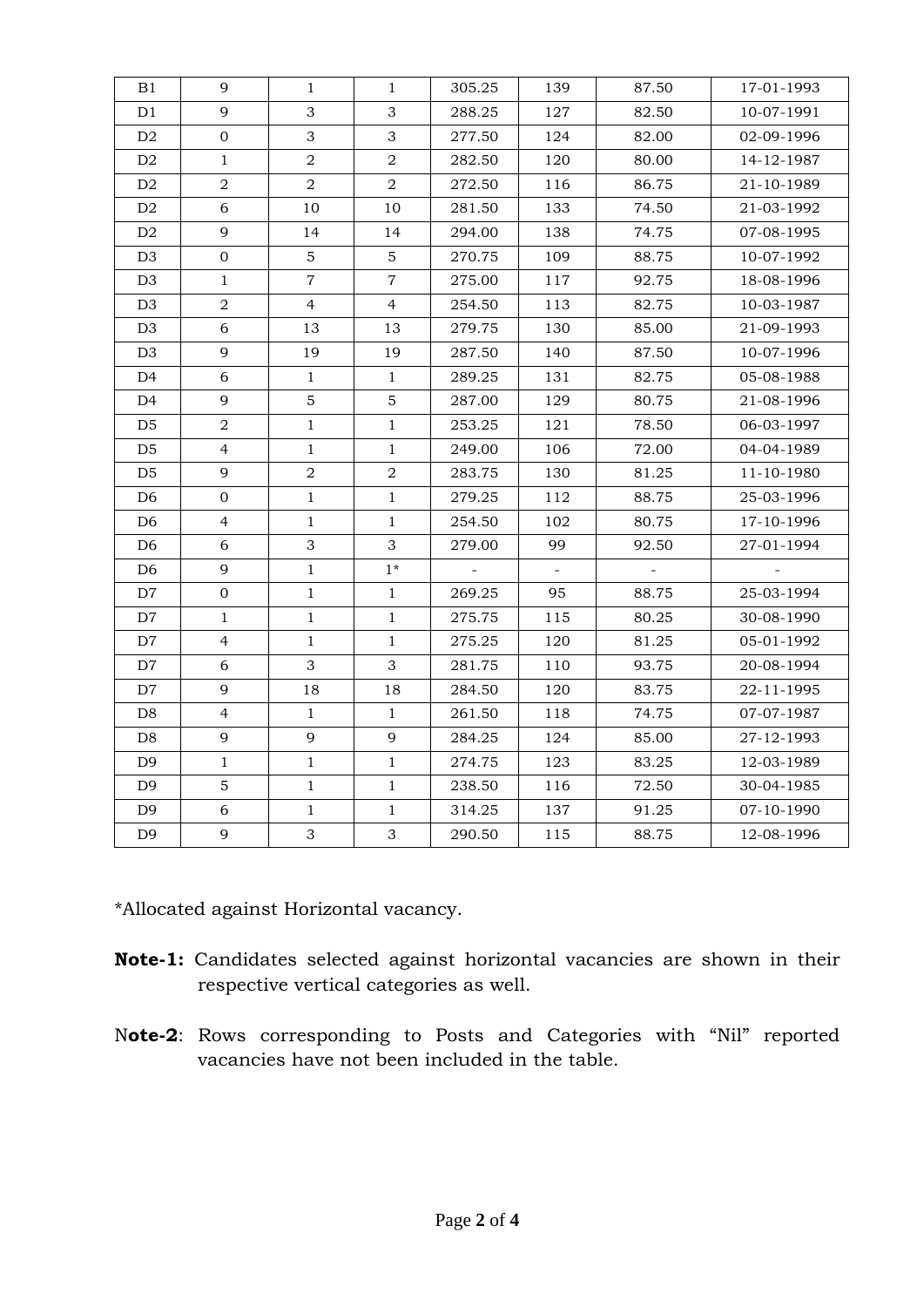5. Details of Departments Codes for which allocation has been made are as under:

| Deptt.         | <b>Name of Department</b>            | <b>Post Name</b>           |
|----------------|--------------------------------------|----------------------------|
| A1             | Rajbhasha Vibhag (MHA), D/o          | Junior Translation Officer |
|                | Official Language                    |                            |
| B1             | M/o Railway                          | Junior Translation Officer |
| D1             | Central Administrative Tribunal      | Junior Translator Group B  |
|                |                                      | Non-Gazetted               |
| D <sub>2</sub> | Central Board of Indirect Taxes      | Junior Translator Group B  |
|                | and Customs $(D/O$ Revenue)          | Non-Gazetted               |
| D <sub>3</sub> | <b>Controller General of Defence</b> | Junior Translation Officer |
| D <sub>4</sub> | Directorate General of               | Junior Translator Group B  |
|                | Aeronautical Quality Assurance       | Non-Gazetted               |
| D <sub>5</sub> | Indian Coast Guard                   | Junior Translation Officer |
| D <sub>6</sub> | India Meteorological Department      | Junior Translation Officer |
|                | (O/o the Director General of         |                            |
| D7             | M/o Mines                            | Junior Translation Officer |
| D <sub>8</sub> | D/o Science and Technology           | Junior Hindi Translator    |
|                |                                      | (Subordinate office)       |
| D <sub>9</sub> | M/o Jal Shakti, D/o Water            | Junior Translator Group B  |
|                | Resources, River Development &       | Non-Gazetted               |

6. Resolution of tie cases: In cases where more than one candidate has secured the equal aggregate marks in Paper-I+ Paper-II, tie has been resolved by applying the following methods one after another in the given order:

- i) Total marks in Paper-II.
- ii) Marks in Part (i) of Paper-I (i.e. General Hindi).
- iii) Date of birth, with older candidates placed higher.
- iv) Alphabetical order of the names of the candidates.

7. Any discrepancy with respect to the selection/ non-selection/ allocation of post/ User Department, etc. may be brought to the Notice of the Commission within a period of one month. Any such representation received after one month will not be entertained by the Commission.

8. If a candidate is finally selected and does not receive any communication from the Commission or the concerned User Department within a period of one year after declaration of final result, he/she must bring this to the notice of the User Department immediately thereafter.

9. Marks of the qualified and non-qualified candidates will be uploaded on the website of the Commission on 09.11.2021. This facility will be available from 09.11.2021 to 30.11.2021. Candidates may check their individual marks